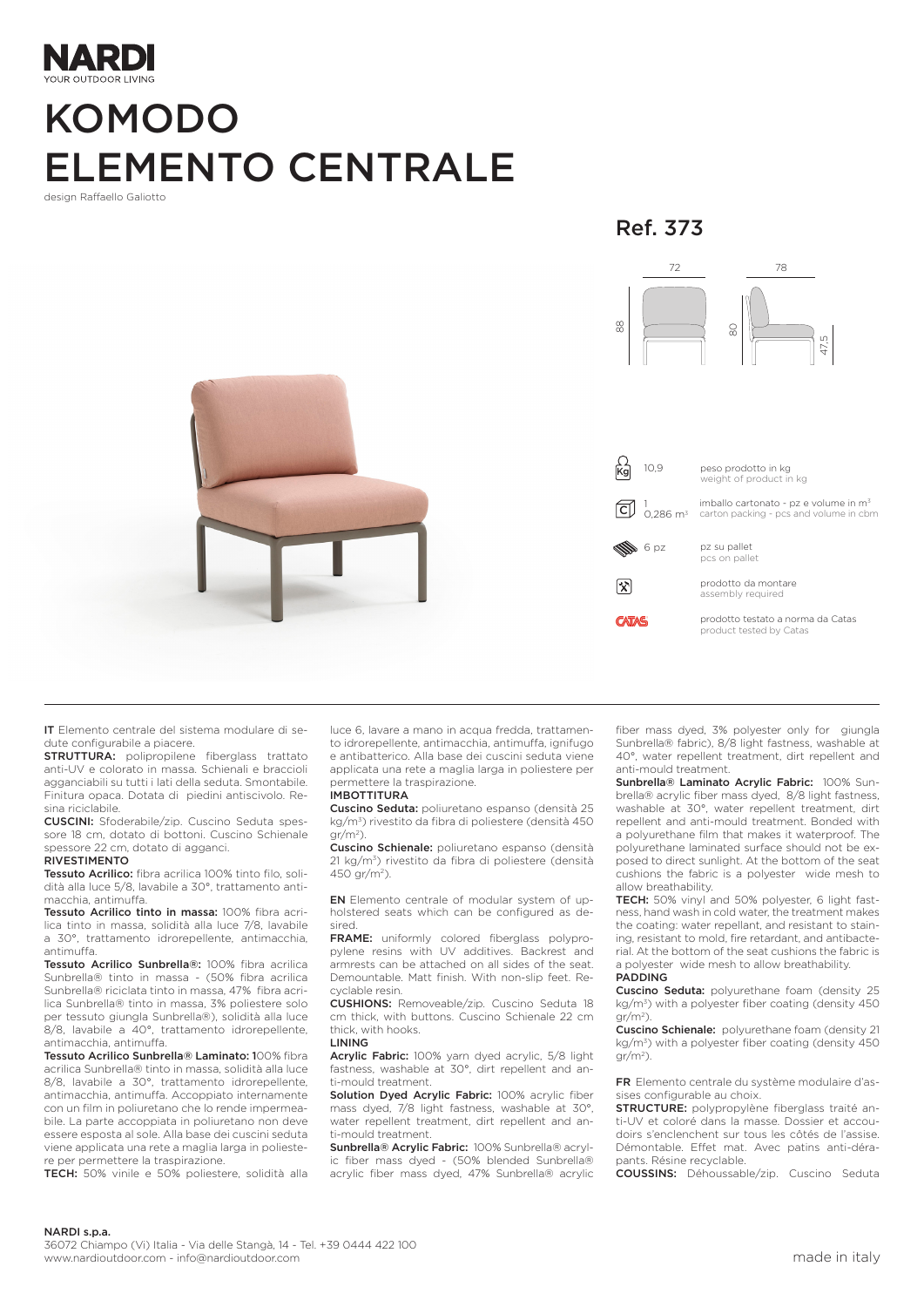epaisseur 18 cm, avec boutons. Cuscino Schienale epaisseur 22 cm, avec crochets.

## **HOUSSE**

Tissu Acrylique: 100% fibre acrylique teintée en fils, résistance à la lumière 5/8, lavable à 30°, traitement anti-taches e anti-moisissure.

Tissu Acrylique teintée en masse: 100% fibre acrylique teintée en masse, résistance à la lumière 7/8, lavable à 30°, traitement imperméable, anti-taches e anti-moisissure.

Tissu Acrylique Sunbrella®: 100% fibre acrylique Sunbrella® teintée en masse - (50% fibre acrylique Sunbrella® recyclée teintée en masse, 47% fibre acrylique Sunbrella® teintée en masse, 3% de polyester seulement pour tissu giungla Sunbrella®), résistance à la lumière 8/8, lavable à 40°, traitement imperméable, anti-taches e anti-moisissure.

Tissu Acrylique Sunbrella® Laminato: 100% fibre acrylique Sunbrella® teintée en masse, résistance à la lumière 8/8, lavable à 30°, traitement imperméable, anti-taches e anti-moisissure. Doublé en interne avec un film de polyuréthane qui le rend imperméable. La partie en polyuréthane ne doit pas être exposée au soleil. À la base des coussins d'assise, un filet de polyester à larges mailles est appliqué pour évacuer la transpiration.

TECH: 50% vinyle et 50% polyester, résistance à la lumière 6, laver à la main à l'eau froide, traitement imperméable, anti-taches, anti-moisissures, ignifugé et antibactérien. À la base des coussins d'assise, un filet de polyester à larges mailles est appliqué pour évacuer la transpiration.

#### REMBOURRAGE

Cuscino Seduta: mousse polyuréthane (densité 25 kg/m3) revêtu de fibre de polyester (densité 450 gr/ $m^2$ )

Cuscino Schienale: mousse polyuréthane (densité 21 kg/m3) revêtu de fibre de polyester (densité 450 gr/m<sup>2</sup>).

DE Elemento centrale des modulares Polstermöbelsystem, das beliebig zusammengestellt werden kann.

GESTELL: UV-beständigem fiberglass-Polypropylen, voll durchgefärbt. Rückenlehne und Armlehnen können auf allen Seiten des Sitzes eingehängt werden. Demontierbar. Matt-Effekt. Mit rutschfesten Fußkappen. Recyclebarer Kunststoff.

KISSEN: Abziehbarer/zip. Cuscino Seduta Dicke 18 cm, mit Knöpfen. Cuscino Schienale Dicke 22 cm, mit Haken.

#### BEZUNG

Polyacryl Gewebe: 100% garngefärbtes Polyacryl Gewebe, Lichtechtheit 5/8, waschbar bei 30°, gegen Flecken und Schimmel Ausrüstung.

Fasergefärbtes Polyacryl Gewebe: 100% fasergefärbtes Polyacryl , Lichtechtheit 7/8, waschbar bei 30°, wasserabweisend Ausrüstung, gegen Flecken und Schimmel ausgerüstet.

Sunbrella® Polyacryl Gewebe: 100% fasergefärbtes Sunbrella® Polyacryl - (50% fasergefärbtes, recyceltes Sunbrella® Polyacryl, 47% fasergefärbtes Sunbrella® Polyacryl, 3% Polyester nur für giungla Sunbrella® Gewebe), Lichtechtheit 8/8, waschbar bei 40°, wasserabweisend Ausrüstung, gegen Flecken und Schimmel ausgerüstet.

Sunbrella® Laminato Polyacryl Gewebe: 100% fasergefärbtes Sunbrella® Polyacryl, Lichtechtheit 8/8, waschbar bei 30°, wasserabweisend Ausrüstung, gegen Flecken und Schimmel ausgerüstet. Innen mit einer Polyurethanfolie verbunden, die es wasserdicht macht. Das mit Polyurethan verbundene Teil darf nicht der Sonne ausgesetzt werden. Auf der Unterseite der Sitzkissen ist ein atmungsaktives Polyesternetz mit großer Maschenweite angebracht, um Luftaustausch zu ermöglichen.

TECH: 50% Vinyl und 50% Polyester, Lichtechtheit 6, handwäsche in kaltem Wasser, Wasserabweisend, gegen Flecken und Schimmelbildung ausgerüstet, feuerfest und antibakteriell. Auf der Unterseite der Sitzkissen ist ein atmungsaktives Polyesternetz mit großer Maschenweite angebracht, um Luftaustausch zu ermöglichen.

## POLSTERUNG

Cuscino Seduta: Polyurethanschaum (Dichte 25 kg/m3) mit Polyesterfasern beschichtet (Dichte  $450 \text{ or/m}^2$ 

Cuscino Schienale: Polyurethanschaum (Dichte 21 kg/m3) mit Polyesterfasern beschichtet (Dichte 450 gr/m2).

ES Elemento centrale del sistema modular de asientos que se puede configurar como se desee. ESTRUCTURA: polipropileno fiberglass tratado anti-UV y teñido en masa. Respaldo y apoyabrazos acopables a todos los lados del asiento. Desmontable. Efecto mate. Con tapones antideslizantes. Resina reciclable.

COJÌNES: Desenfundable/zip. Cuscino Seduta espesor 18 cm, con botones. Cuscino Schienale espesor 22 cm, con ganchos.

### FUNDA

Tejido Acrílico: 100% hilo teñido acrílico, solidez a la luz 5/8, lavable a 30°, protecion antimanchas, antimoho.

Tejido Acrílico tintada en masa: 100% fibra acrílica tintada en masa, solidez a la luz 7/8, lavable a 30°, tratamiento por la repelencia al agua, protecion antimanchas, antimoho.

Tejido Acrílico Sunbrella®: 100% fibra acrílica Sunbrella® tintada en masa - (50% fibra acrílica Sunbrella® reciclada tintada en masa, 47% fibra acrílica Sunbrella® tintada en masa, 3% poliéster sólo para tejido giungla Sunbrella®), solidez a la luz 8/8, lavable a 40°, tratamiento por la repelencia al agua, protecion antimanchas, antimoho.

Tejido Acrílico Sunbrella® Laminato: 100% fibra acrílica Sunbrella® tintada en masa, solidez a la luz 8/8, lavable a 30°, tratamiento por la repelencia al agua, protecion antimanchas, antimoho. Acoplado internamente con una película de poliuretano que lo hace impermeable. La parte acoplada de poliuretano no debe exponerse al sol. En la base de los cojines de asiento, se aplica una red de poliéster de malla ancha para permitir la transpiración.

TECH: 50% vinilo y 50% poliéster, solidez a la luz 6, lavar a mano en agua fría, tratamiento para repeler el agua, ignífugo y antibacteriano, protecion antimanchas, antimoho. En la base de los cojines de asiento, se aplica una red de poliéster de malla ancha para permitir la transpiración.

## RELLENO

Cuscino Seduta: espuma de poliuretano (densidad 25 kg/m3) cubierta con fibras de poliéster (densidad  $450$  gr/m<sup>2</sup>).

Cuscino Schienale: espuma de poliuretano (densidad 21 kg/m<sup>3</sup>) cubierta con fibras de poliéster (densidad  $450$  gr/m<sup>2</sup>).

PT Elemento centrale do sistema de assentos modular que pode ser configurado conforme desejado.

ESTRUTURA: polipropileno fiberglass com tratamento anti-UV colorido na totalidade. Encosto e braços ser adaptados em todos os lados do assento. Desmontável. Acabamento fosco. Com pés antiderrapantes. Resina reciclável.

ALMOFADAS: Removível/zip. Cuscino Seduta espessura 18 cm, com botões. Cuscino Schienale espessura 22 cm, com ganchos.

## TECIDO DE FORRO

Tecido Acrílico: 100% fibra acrílica tingida com fio, resistência à luz 5/8, lavável a 30°, tratamento antimancha e antimofo.

Tecido Acrílico tingido em massa: 100% fibra acrílica tingida em massa, resistência à luz 7/8, lavável a 30°, tratamento hidrorepelente, antimancha e antimofo.

Tecido Acrílico Sunbrella®: 100% fibra acrílica Sunbrella® tingida em massa - (50% fibra acrílica Sunbrella® reciclada tingida em massa, 47% fibra acrílica Sunbrella® tingida em massa, 3% de poliéster apenas para tecido giungla Sunbrella®), resistência à luz 8/8, lavável a 40°, tratamento hidrorepelente , antimancha e antimofo.

Tecido Acrílico Sunbrella® Laminato: 100% fibra acrílica Sunbrella® tingida em massa, resistência à luz 8/8, lavável a 30°, tratamento hidrorepelente , antimancha e antimofo. Tecido dublado com fil-.<br>me interno de poliuretano que o torno impermeável. O lado que possui o filme de poliuretano não pode ser exposta ao sol. Na base das almofadas do assento, é aplicada uma tela de poliéster de malha larga para permitir a transpiração.

TECH: 50% de vinil e 50% de poliéster, resistência à luz 6, lavar à mão em água fria, tratamento hidrorepelente, antimancha e antimofo, resistente ao fogo e antibacteriano. Na base das almofadas do assento, é aplicada uma tela de poliéster de malha larga para permitir a transpiração.

## ENCHIMENTO

Cuscino Seduta: espuma de poliuretano (densidade 25 kg/m3) com cobertura fibras de poliéster (densidade 450 gr/m2).

Cuscino Schienale: espuma de poliuretano (densidade 21 kg/m<sup>3</sup>) com cobertura fibras de poliéster (densidade 450 gr/m<sup>2</sup>).